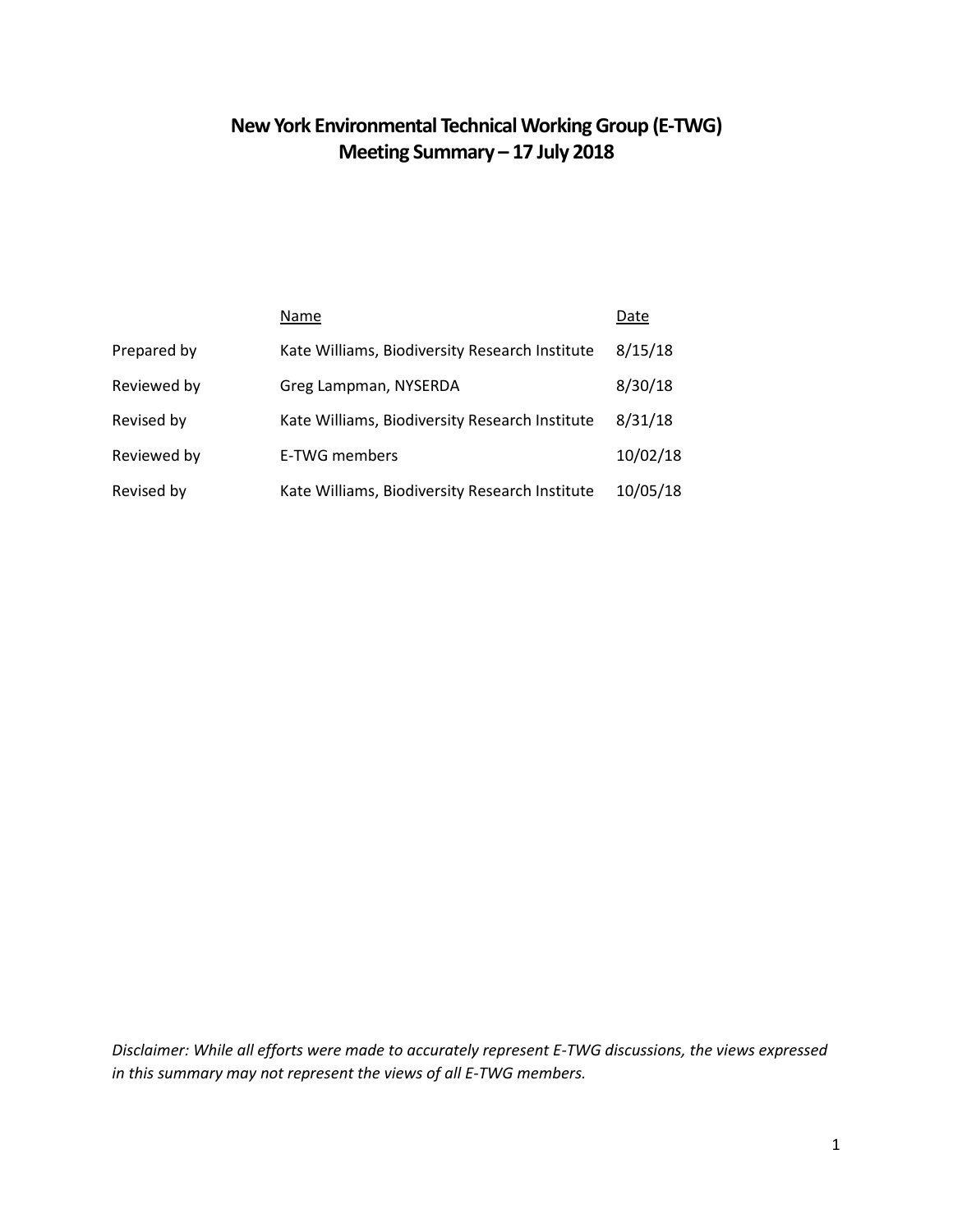# **Background**

As part of New York State's efforts to responsibly develop offshore wind energy, the New York State Energy Research and Development Authority (NYSERDA) convened a group of offshore wind stakeholders to provide input to the state on environmental topics. The first meeting of this Environmental Technical Working Group (E-TWG) was held in New York City in May of 2018; the second meeting, on 17 July 2018 (Appendix A) included 12 E-TWG members in attendance in the room and nine who participated remotely via webex/conference call (Appendix B). Five support staff from NYSERDA, Biodiversity Research Institute (BRI), and Kearns & West were also present for part or all of the meeting.

This meeting summary is intended to capture the key points of discussion and input from the E-TWG, as well as capture action items identified during the meeting. This summary is loosely organized according to the structure of the meeting agenda (Appendix A), though several items in the original agenda were shelved in favor of extended discussions on other topics. Specific comments are organized by topical relevance, not necessarily the part of the agenda in which the comments were made. Opinions are not attributed to specific E-TWG members unless there is a clear reason to do so. For topics where there were differences of opinion among E-TWG members, this summary identifies areas of agreement as well as the different perspectives offered during meeting discussions.

# **Action Items**

The following action items to advance E-TWG objectives were identified during the meeting:

- Support staff will work with E-TWG members to schedule the next E-TWG meeting.
- Support staff will develop a meeting summary from the July 17 meeting (this document), and E-TWG members will review the draft meeting summary and approve it or ask for modifications.
- Support staff will issue an online survey, as a follow up to discussions on potential Specialist Committee topics, asking E-TWG members to identify their top three priority topics and/or provide other written input.
- Support staff will email the E-TWG to resend the draft E-TWG charter and define a time period for review of this document prior to its being finalized.
- Support staff will post materials from the second meeting on the website, as appropriate (including the meeting agenda and Powerpoint slides).
- NYSERDA and support staff will identify a proposed process for the E-TWG to inform the New York Procurement Process, including initiating the development of Best Management Practices (BMPs). Support staff will report this proposed process to the E-TWG for input, and NYSERDA and support staff will move ahead with initiating the BMP development process prior to the next in-person E-TWG meeting.
- NYSERDA and support staff will begin drafting the NYSERDA research solicitation (to be released in the autumn of 2018), and will send a description of the proposed RFP topics to the E-TWG for input. NYSERDA will move ahead with issuing the research solicitation, likely prior to the next inperson E-TWG meeting.
- NYSERDA and support staff will identify an approach for initial review of the NYSERDA Environmental Research Program Plan for Marine Wind and Wildlife (NYSERDA 2015).
- NYSERDA will create a Sharepoint file portal (or other file sharing approach) for E-TWG documents, so that they are all accessible in one place for E-TWG members and emails can include links to files rather than large attachments.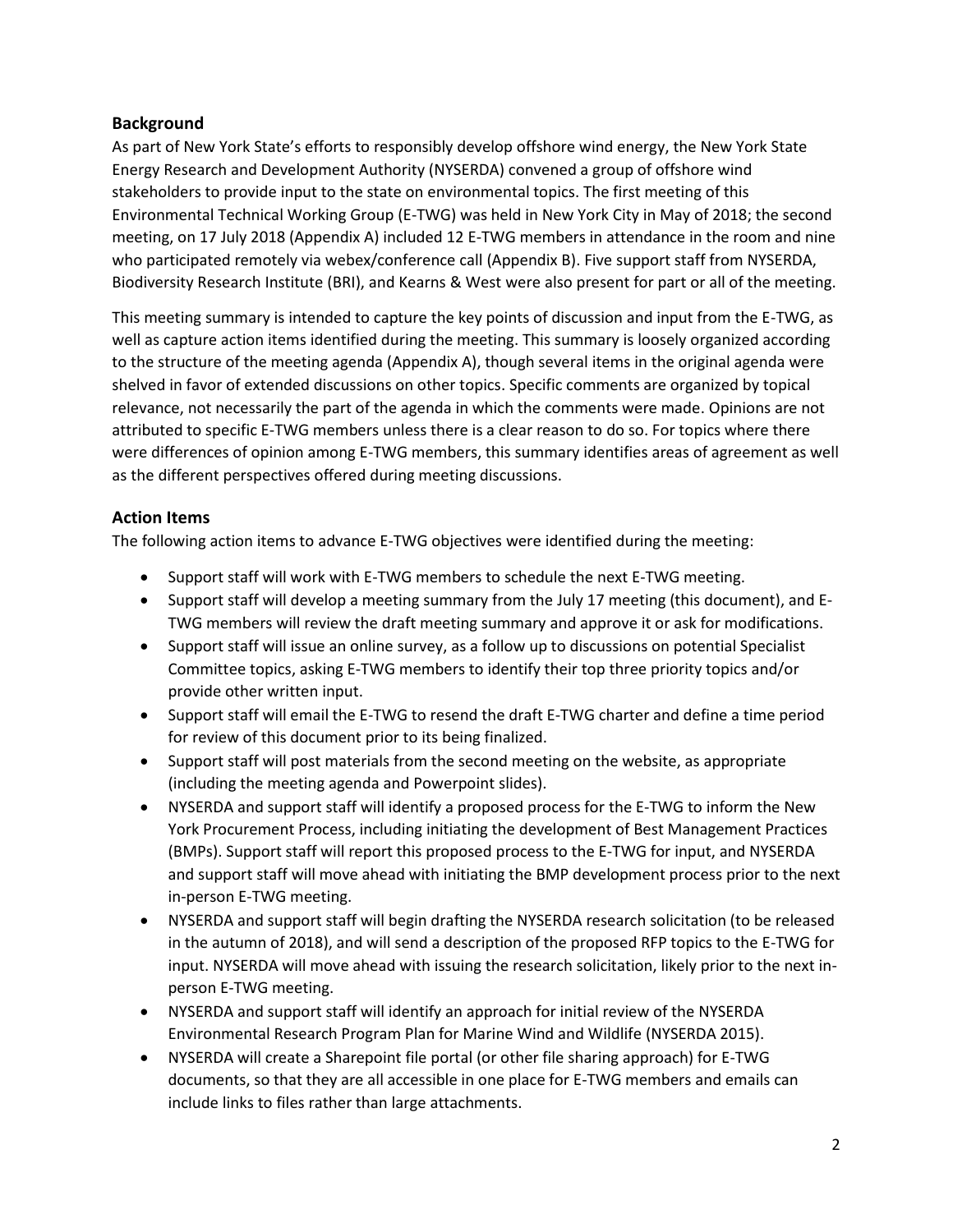In place of in-person discussion at the meeting, support staff also committed to sending emails to the E-TWG about the following topics:

- The State of the Science Workshop. The email will (1) update the group on meeting planning and recent activities of the workshop committee, and (2) solicit input on potential speakers.
- The draft communications plan. The email will solicit input from E-TWG members on specific topics to inform continued plan development.

# **Welcome & Introductions**

Greg Lampman (NYSERDA) opened the meeting. E-TWG members and support staff introduced themselves and spoke briefly about their organizations and roles.

# **Updates on E-TWG and Related Activities**

Kate Williams (BRI) briefly reviewed the topics discussed during the May 2018 E-TWG meeting, which included New York State activities surrounding the Master Plan; the geographic and topical scope of the E-TWG; the E-TWG framework document and plans to develop a group charter and communications plan; suggested criteria for choosing topics for specialist committees; and possible topic ideas for Specialist Committees.

Greg Lampman (NYSERDA) reviewed the current status of the Commercial and Recreational Fisheries Technical Working Group (F-TWG), which is expected to function similarly to the E-TWG except that a core group of fishermen will be part of the group. A framework for the group has been developed, and a fisheries liaison will assist with outreach to fishermen and with carrying their input back to the State. An online message board is also planned as another way for fishermen to engage with the group and the State. In response to questions from the group, Greg indicated that:

- Interactions and collaborations between different Technical Working Groups are still on an *ad hoc* basis for now, as the F-TWG and Maritime Technical Working Group (led by DOS) are still in development. All groups are helping to inform ongoing state activities such as the identification of topics to be included in the upcoming NYSERDA research solicitation, which is expected to be released in the fall of 2018.
- The geographic scope of the F-TWG's fisheries liaison is not explicit at the moment; the intent is that this liaison will work with fishermen in Massachusetts, Rhode Island, New York and New Jersey, and potentially *farther away depending on what is needed to represent fishermen in regards to New York State activities.*
- Any Best Management Practices (BMPs) or other products produced through the F-TWG will not be produced in a vacuum, and will be vetted through groups such as the Fishery Management Councils to ensure that ecosystem-based management informs group recommendations and that consideration of individual resources is not siloed. Any BMPs that are developed would not be New York-specific fisheries best practices, but would have to be more broadly applicable.

Richard Bourgeois (NYSERDA) talked about the National Offshore Wind Research and Development Consortium. The Department of Energy's Office of Energy Efficiency and Renewable Energy recently announced that NYSERDA won a funding opportunity to establish a national consortium with goals of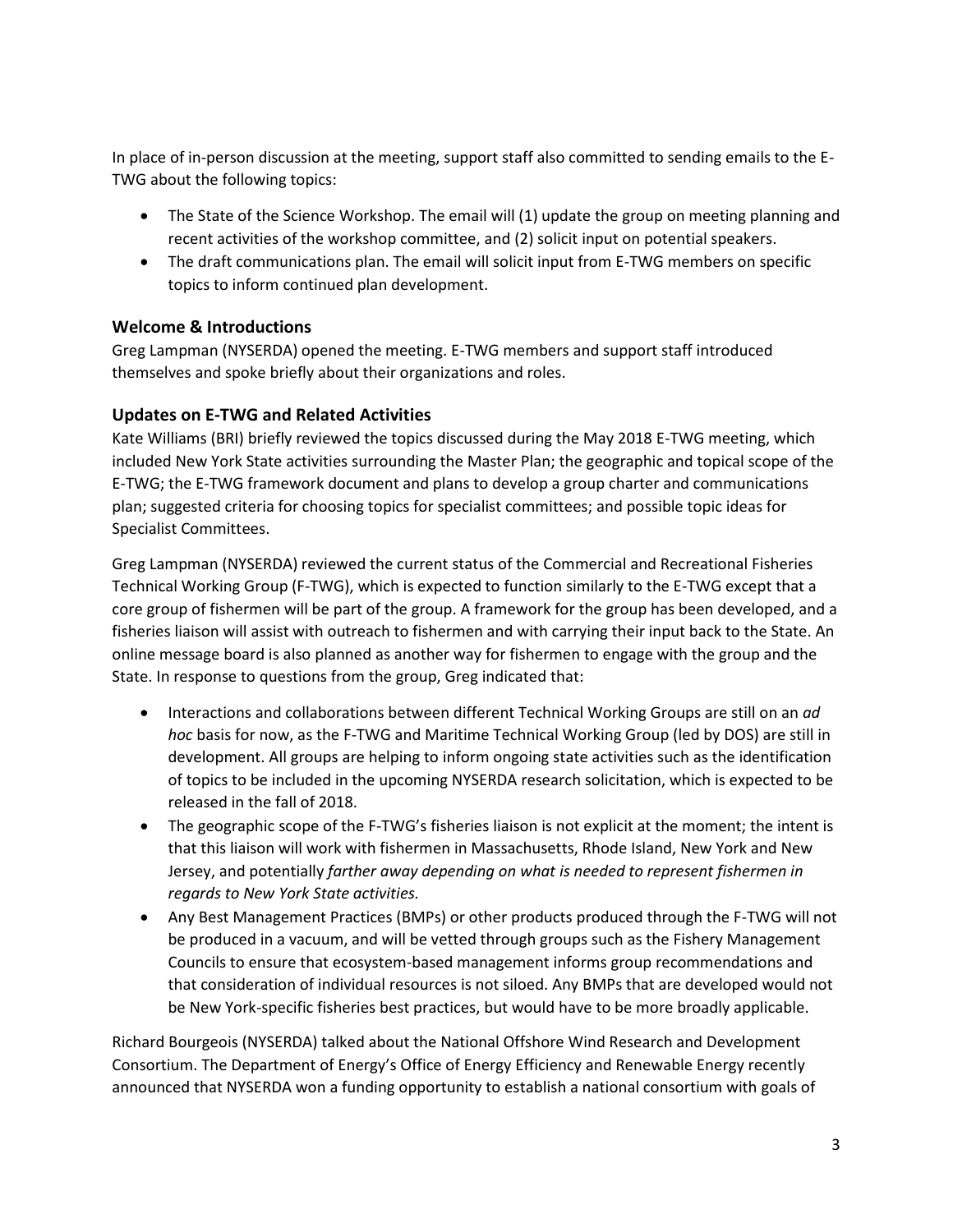reducing the levelized cost of energy and installation risk for offshore wind projects in the U.S., and supporting U.S. based manufacturing and the U.S. based supply chain. Richard noted that the three main pillars of the Consortium effort, based on the 2016 Offshore Wind Strategy document established by the Departments of Energy and the Interior (U.S. Department of Energy and U.S. Department of the Interior 2016), are to: (1) advance offshore wind plant technology, including structures and turbines; (2) promote and develop innovative methods for resource and site characterization, siting and financial risk; and (3) advance technological solutions for installation, operations and maintenance, and the offshore wind supply chain. The national not-for-profit Consortium will be independent and led by a Board of Directors consisting of key national stakeholders, including U.S. national labs, utilities, and offshore wind developers. Comments and suggestions about the R&D Consortium included:

- An E-TWG member asked how the Consortium relates to or overlaps with the Department of Energy's recently released funding opportunity announcement (FOA) for Advanced Wind R&D<sup>1</sup>, which includes technologies to detect and monitor marine mammals during offshore wind development. Richard acknowledged that this FOA may overlap with the consortium's topic areas of interest, and that they were in the process of reaching out to the Department of Energy to understand how best to resolve this.
- It was recommended that the Consortium make sure to partner with institutions located where the offshore wind market is likely to be most active, and Richard agreed that the market would influence the direction of Consortium activities.
- It was recommended that the R&D Consortium consult with environmental groups to ensure that new technologies in development can reduce environmental impact concerns, or at minimum are not likely to cause additional environmental concerns.

Other updates from E-TWG members on recent activities included:

- A large whale monitoring workshop (13 June, 2018) was orchestrated by the New York State Department of Environmental Conservation (DEC), which mainly reviewed aerial survey activities and results for the New York Bight<sup>2</sup>. The workshop report and recommendations will be posted to the DEC website and Sherryll Jones (DEC) will ensure that this information is shared with the E-TWG as it becomes available.
- The Massachusetts Clean Energy Center and BOEM also held a scientific workshop in late May 2018, focused on aquatic protected species (marine mammals and sea turtles). Attendees felt it was very informational and that scientists, resource managers and developers were able to have productive discussions. The main output of the meeting is expected to include recommendations for data collection methodologies to better understand interactions between marine mammals and offshore wind. The report is expected to be published by the fall of 2018. Several E-TWG members attended the meeting and will ensure that the report will be shared once it is published.
- BOEM is planning their second Atlantic Ocean Energy and Mineral Science Forum, November 7- 8, 2018, in Virginia.

l

<sup>1</sup> https://eere-exchange.energy.gov/Default.aspx?Search=wind&SearchType=#FoaIdf227569c-def4-4ca4-b061- 6b5369a194b8

<sup>2</sup> http://www.dec.ny.gov/lands/113647.html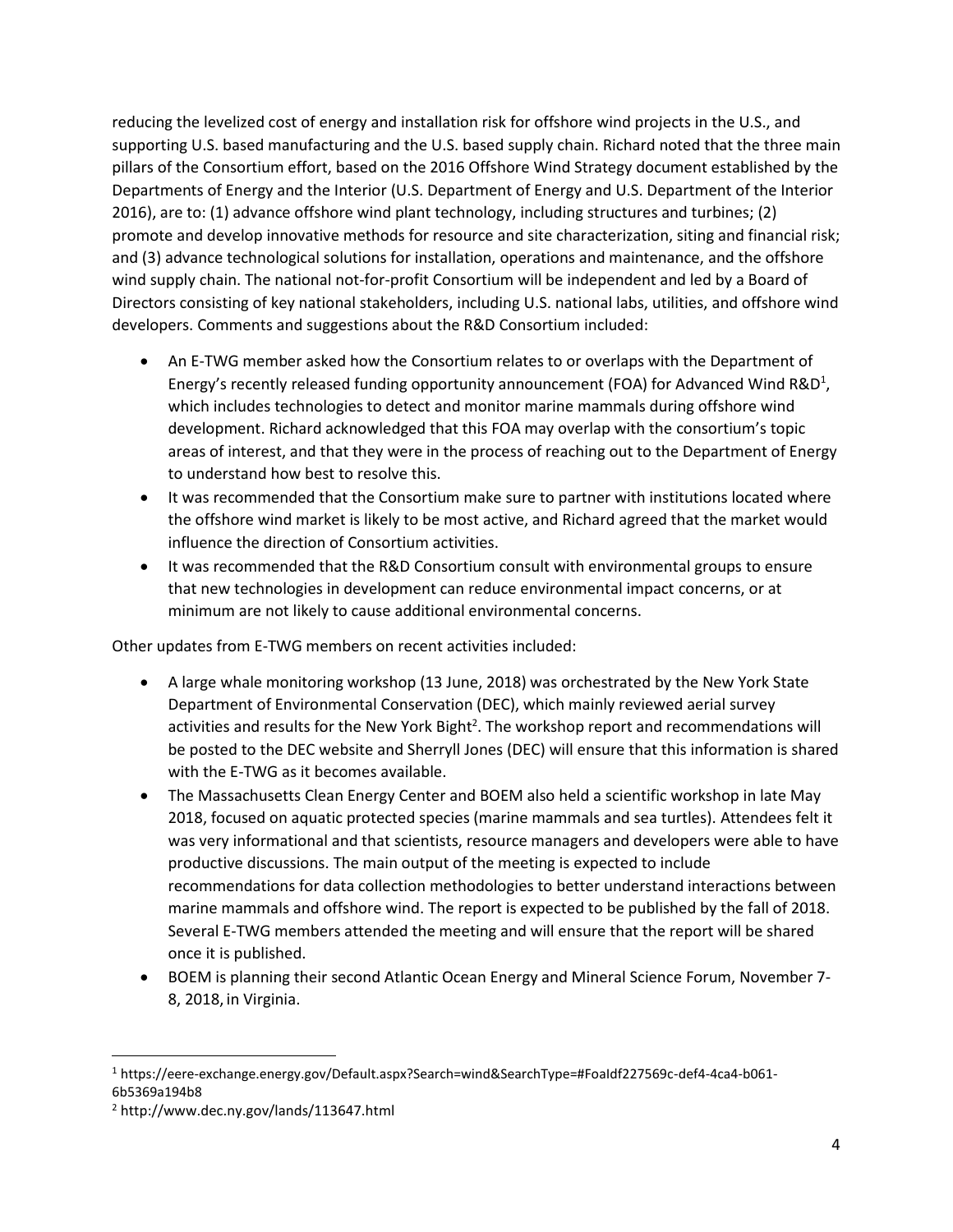- BOEM has been heavily involved with outreach relating to identification of new Wind Call Areas in the New York Bight<sup>3</sup>, including conducting fisheries meetings in New York and New Jersey.
- The state of New York has a 10 year MOU with Stony Brook University to use their ship the Seawolf to collect environmental data and conduct shipboard observation of marine mammals and sea turtles.
- There was a recent detection of a North Atlantic Right Whale 22 miles off the coast of Fire Island, New York. It was detected by WCS-WHOI's real-time acoustic monitoring buoy located at the edge of the shipping traffic separation scheme and Equinor Lease Area.
- There are already procurement commitments from northeastern states to build 1400 MW of offshore wind in the near term. New York's upcoming procurement (see below) will add to the urgency to establish the E-TWG's goals, learn from past experiences, and help move development forward quickly and responsibly.
- NYSERDA expects to make an announcement about the winners of the metocean buoy RFP<sup>4</sup> in the next month or two. Many of the proposals submitted in response to the RFP included environmental monitoring. The buoys are expected to be deployed in late 2018 or early 2019.
- U.S. Wind plans to install meteorological towers this summer. There are plans to use acoustic receivers to assess potential behavioral changes of marine mammals (e.g., changes in directionality) during noisy periods of tower installation<sup>5</sup>. These plans will be developed further in the next few months. E-TWG members will update the group on the U.S. Wind development and studies connected to that project at future meetings.
- Executive Order 13840, issued June 19, 2018, abolished the National Ocean Council and other regional planning groups and bodies and establishes an Ocean Policy Committee, whose first meeting is scheduled to occur August 1. The Order endorses continued use of regional ocean data portals and continued collaboration with stakeholders, but existing ocean action plans are to be treated as informational resources rather than plans/mandates for federal agencies.
- A regional transmission application for the New York and New Jersey Ocean Grid has been submitted by Anbaric Development Partners LLC. The application is available on the BOEM website<sup>6</sup>.

# **New York State Procurement Process**

On July 12, 2018, the New York State Public Service Commission (PSC) authorized NYSERDA to procure 800 megawatts of offshore wind energy through the Order Establishing an Offshore Wind Standard and Framework for Phase 1 Procurement (New York Public Sevice Commission 2018). Greg Lampman (NYSERDA) reviewed this statement from the PSC describing how New York State will procure offshore wind energy in a responsible and cost-effective manner (as informed by comments on the SAPA Notice

 $\overline{\phantom{a}}$ 

<sup>3</sup> https://www.boem.gov/NY-Bight/

<sup>4</sup> https://portal.nyserda.ny.gov/servlet/servlet.FileDownload?file=00Pt0000005wOOYEA2

<sup>&</sup>lt;sup>5</sup> Since 2014, the State of Maryland has been cost-sharing a study with BOEM to collect acoustic data to 1) characterize patterns of temporal and spatial occurrence of vocalizing marine mammal species and 2) characterize the existing ambient noise environment in and around the Maryland Wind Energy Area. The project is being undertaken by the University of Maryland Center for Environmental Science and the Bioacoustics Research Program at Cornell University. The state hopes to continue this monitoring through installation of the US Wind met tower; for more information, reach out to Catherine McCall (Maryland DNR) or project PI Helen Bailey (UMCES). <sup>6</sup> <https://www.boem.gov/Regional-Proposals/>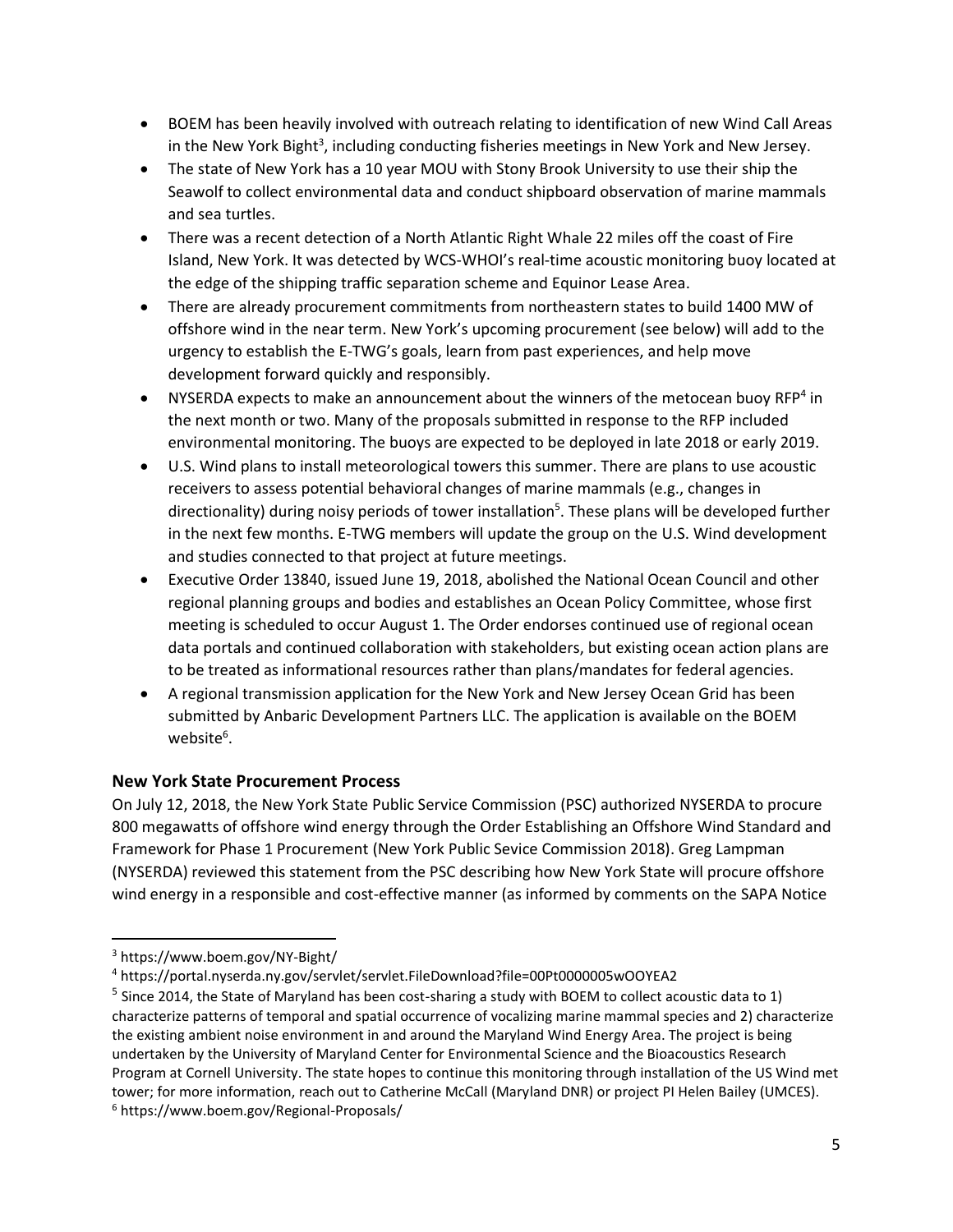and GEIS earlier in 2018). The Order defines the process in detail for the initial 800 megawatt procurement, scheduled for late 2018 and 2019. Greg pointed out that the Order also called for advancing responsible development from an environmental/ fishing perspective in several ways, instructing the State to engage in a process that is historically federal. The intent is for the State to support the application of the federal process and hopefully make it even more efficient.

The main environmental considerations, or potential environmental considerations, in the Order include:

- A requirement for developers to engage in consultations with the State during the development process, which is the nexus through which BMPs may be included in this first round of procurements.
- A requirement for environmental data transparency throughout the development process, so that stakeholders can access data from project sites and assess results without waiting for official filings from the developer (with the exception of proprietary data that the developers need to keep private).
- A call for continued environmental research, including research supported by the state.
- Operational project lighting controlled by aviation lighting systems to minimize nighttime visibility.
- An increased consideration of environmental impacts in Phase 2 procurements. If the E-TWG can identify BMPs over the next several years that both developers and eNGOs can agree to, the PSC is open to considering those BMPs as requirements in Phase 2.

The Order also includes a request that the F-TWG develop fisheries-related BMPs; a requirement that successful bidders participate in the F-TWG and that they submit fisheries mitigation plans; and a requirement that proposals be awarded points in NYSERDA's evaluation process if they have fisheries compensation plans included in their Fisheries Mitigation Plan/BMPs (though developers can elect to do as little or as much in this regard as they choose).

NYSERDA will issue a Request for Information (RFI) for offshore wind developers and other interested parties on the mechanics of the 2018 solicitation<sup>7</sup>. This RFI, to be released July 20, will be open until August 10, 2018. NYSERDA is also planning a technical conference on the Order on July 23, which can be attended in person at DPS or by webinar, and a series of open houses and meetings in early September. The goal is to release the solicitation in the fourth quarter of 2018.

Discussion about the Order was extensive; specific topics included the following:

• Inclusion of environmental and fisheries considerations in the Order:

l

 $\circ$  New York's consideration of environmental issues in the Order is more than other States have done, and several E-TWG members suggested that New York has an opportunity to be a real leader on this issue. However, several eNGOs felt that the Order should include more environmental considerations than were articulated in the final Order. Several eNGOs submitted a letter to the Commission requesting that environmental BMPs are an eligibility requirement of proposals, for example. Given that this requirement was

<sup>7</sup> https://www.nyserda.ny.gov/All-Programs/Programs/Offshore-Wind/Offshore-Wind-in-New-York-State/Offshore-WInd-Request-for-Information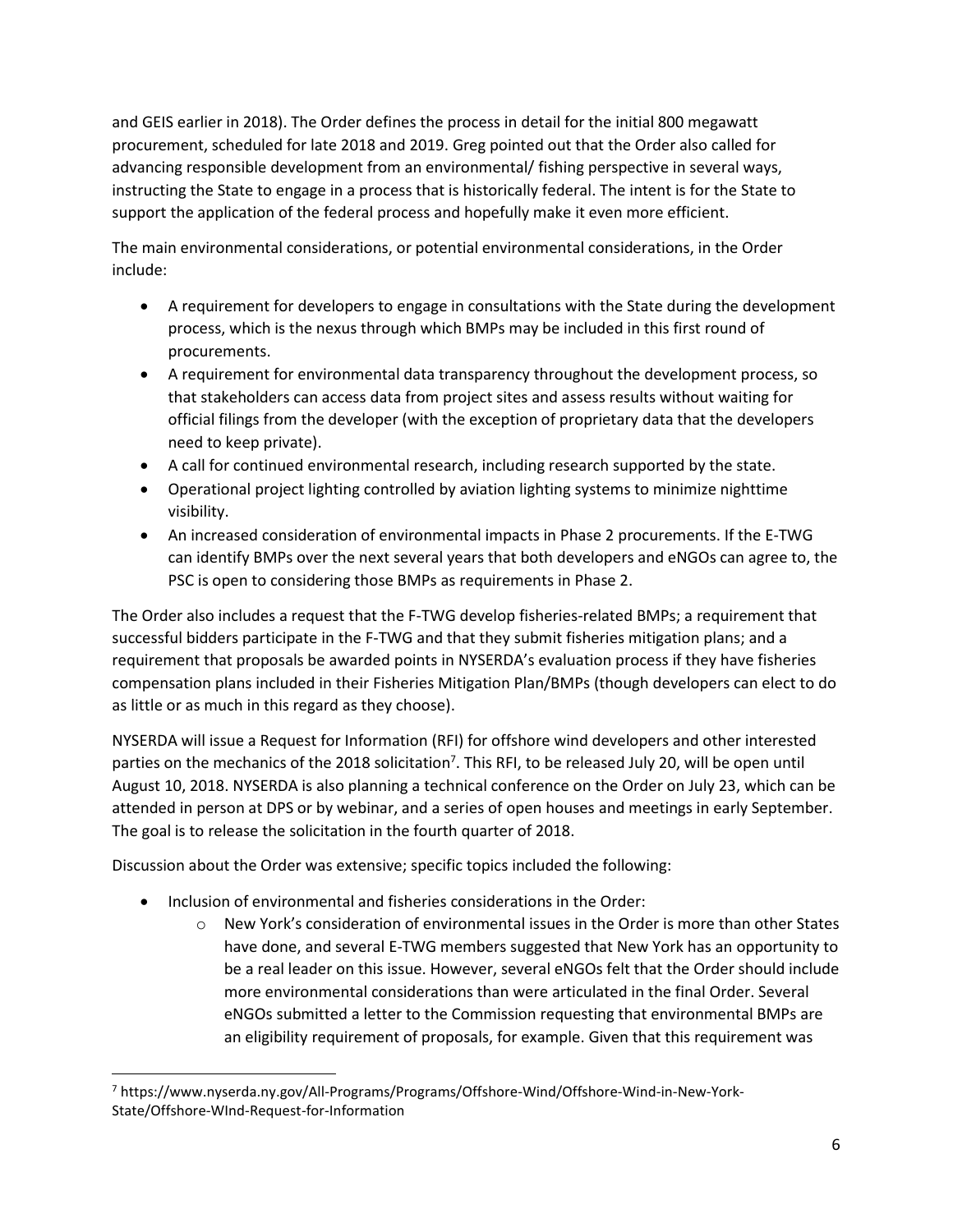not included, and BMPs have not yet been developed, several E-TWG members requested clarity regarding how the E-TWG could be incorporated into the procurement process for Phase 1. NYSERDA suggested that E-TWG members go through formal channels to submit comments to the RFI, as feedback from the RFI will inform what is in the solicitation; it was suggested that it would not be considered unreasonable to add more stipulations on environmental issues. The Order was written in a way that encourages this, but was not explicit in requiring NYSERDA to do so. The E-TWG could also be directly involved in leading the development of BMPs for Phase 2 procurements.

- $\circ$  It was noted that the Order includes more explicit description of how to incorporate F-TWG input (for example, requiring BMP development), which was felt to bolsters those efforts, and that it was a missed opportunity not to handle environmental issues similarly. The hope was expressed that there are opportunities to formally incorporate outputs of the E-TWG into solicitations.
- $\circ$  The Order grants NYSERDA a fair amount of flexibility in procurement processes, which allows the agency to handle environmental mitigation plans in a similar fashion as it does fishing, should it so choose; however, this is not explicitly required. The E-TWG can and should inform NYSERDA's environmental mitigation plans and discussions.
- $\circ$  It was suggested that NYSERDA take care to look across TWGs to hear all proposals feeding into the process, and assess the collective timeline and substantive constraints that developers will face. It was recommended that NYSERDA consult with developers through the process, as developers can comment where there will be bottlenecks and issues.
	- Example: there may be some overlapping interests between the Environmental, Fisheries, and Maritime TWGs with regard to the nighttime lighting visibility requirements in the Order. Greg Lampman indicated that leaders of the F-TWG and M-TWG have been having conversations on this topic.
- Fisheries compensation:
	- $\circ$  Financial compensation programs must be carefully designed and administered. Based on feedback from fishermen in the UK with programs there, it seems that doing it wrong could create serious problems within the industry at a later stage (e.g., if it is felt that compensation is allocated unfairly). Compensation has to be evidence-based and avoid creating conflict/anger between fishermen.
	- o Evaluation criteria for proposals in response to the solicitation will be focused on price (70%), economic development (20%), and project viability (10%). Fisheries Compensation Plans, if developers choose to include them, are part of the economic development scoring criteria, but details of the scoring/evaluation process are still being worked out.
	- $\circ$  It was suggested that compensation programs/concepts may be an area of overlap between the E-TWG and F-TWG, and that the E-TWG and/or F-TWG may want to recommend the creation of a Specialist Committee on compensatory mitigation for offshore wind.
	- $\circ$  The inclusion of fisheries compensation in the order was of concern to several developers, because it implicitly accepted that offshore wind development causes an impact on fisheries that requires financial compensation. Several E-TWG members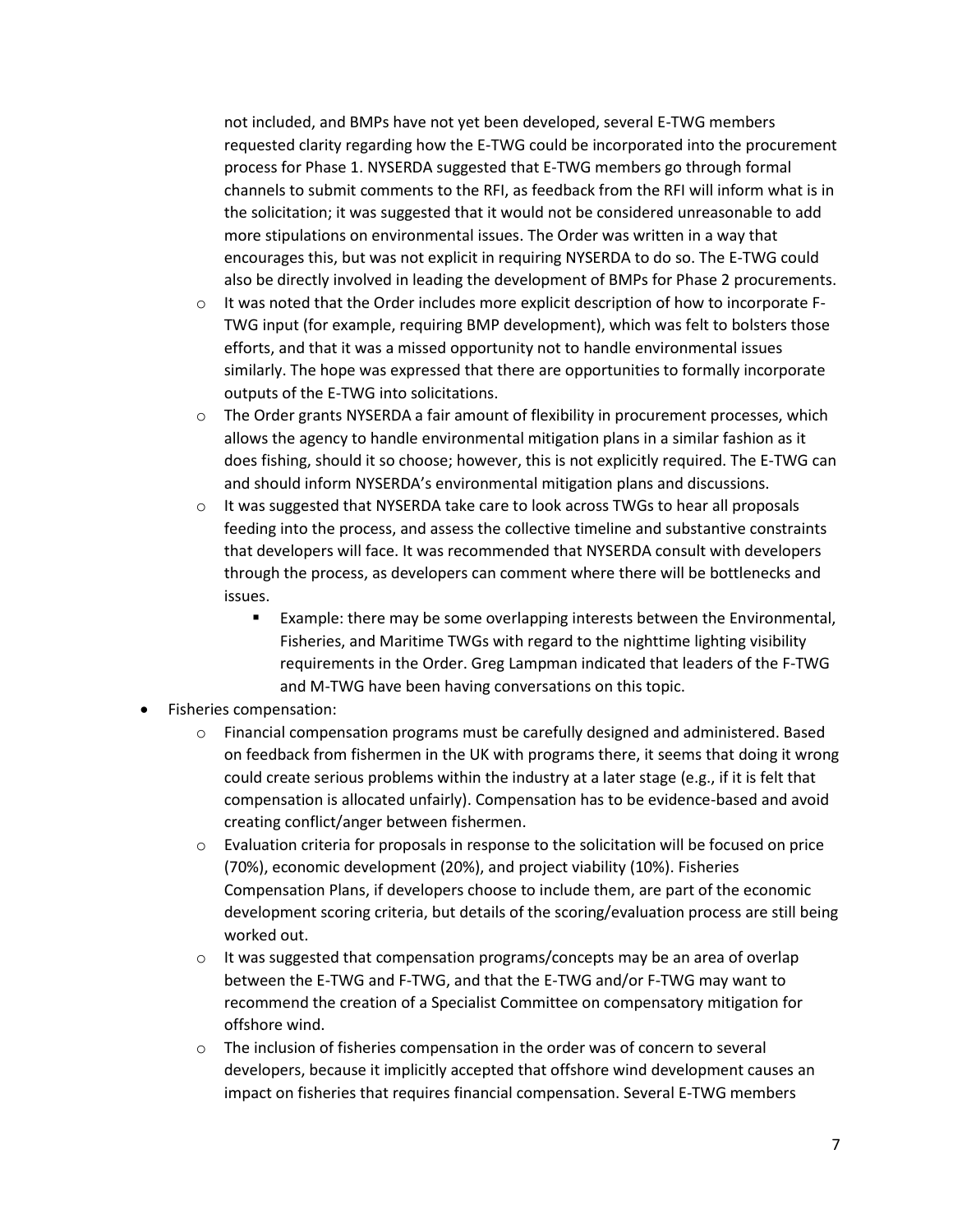suggested that it is possible that fisheries impacts from offshore wind could be mitigated to the point that the industries could successfully coexist, so long as developers mitigate impacts through siting, layout, development timeline, etc. However, it was suggested that including compensation plans in the scoring criteria would seem to reward developers who choose to pay compensation rather than mitigate their impacts (which also has a substantial cost).

- Greg Lampman noted that while the Order mentions mitigation plans, compensation is just one form of mitigation, and that there was room for interpretation of this section of the order to include non-compensatory mitigation.
- Coordination on lighting and other issues:
	- $\circ$  NYSERDA needs to coordinate and collaborate with federal partners. Other regulatory processes for lighting of offshore structure are overseen by BOEM and the Coast Guard, and NYSERDA needs to ensure that the lighting requirements in procurement solicitations won't conflict with other regulatory requirements.
		- **Greg Lampman noted that NYSERDA has some discretion in what is included in** the final solicitation to avoid issues like this as needed.
		- BOEM is still in the process of developing lighting guidelines for offshore wind energy development. They have had a lot of discussions with the Federal Aviation Administration and the Coast Guard, as well as internally within BOEM. The Coast guard has no concerns about Aircraft Detection Lighting Systems (ADLS), as they are more focused on lighting around the base of the structure (to prevent ship collisions) rather than on the nacelle. The timeline for when this type of technology will be commercially available for offshore wind turbines is still a bit unclear, however. An E-TWG member noted that Aircraft Detection Lighting Systems (ADLS) are being advanced as quickly as possible by turbine manufacturers. Isis Farmer of BOEM will let the E-TWG know as soon as the BOEM lighting guidelines become available.
	- $\circ$  Managing fisheries is different than managing fish habitat and healthy fish populations, but they're clearly inextricably linked. How do we jointly address fish/fisheries issues? Develop cross-cutting Specialist Committees?
		- Greg Lampman noted that in the short term, NYSERDA and the state are trying to do several things very quickly, like the prioritization of research topics for NYSERDA's planned research solicitation, which due to their short timelines are precluding close coordination between the groups. Longer term, however, he indicated that this is clearly a goal.
	- $\circ$  Despite recent changes at the federal level with regard to the Regional Planning Bodies (RPBs), the priorities outlined in the regional Ocean Action Plans remain priorities for many states. NYSERDA should coordinate with other states directly and through the Mid-Atlantic Regional Council for the Ocean (MARCO) and Northeast Regional Ocean Council (NROC).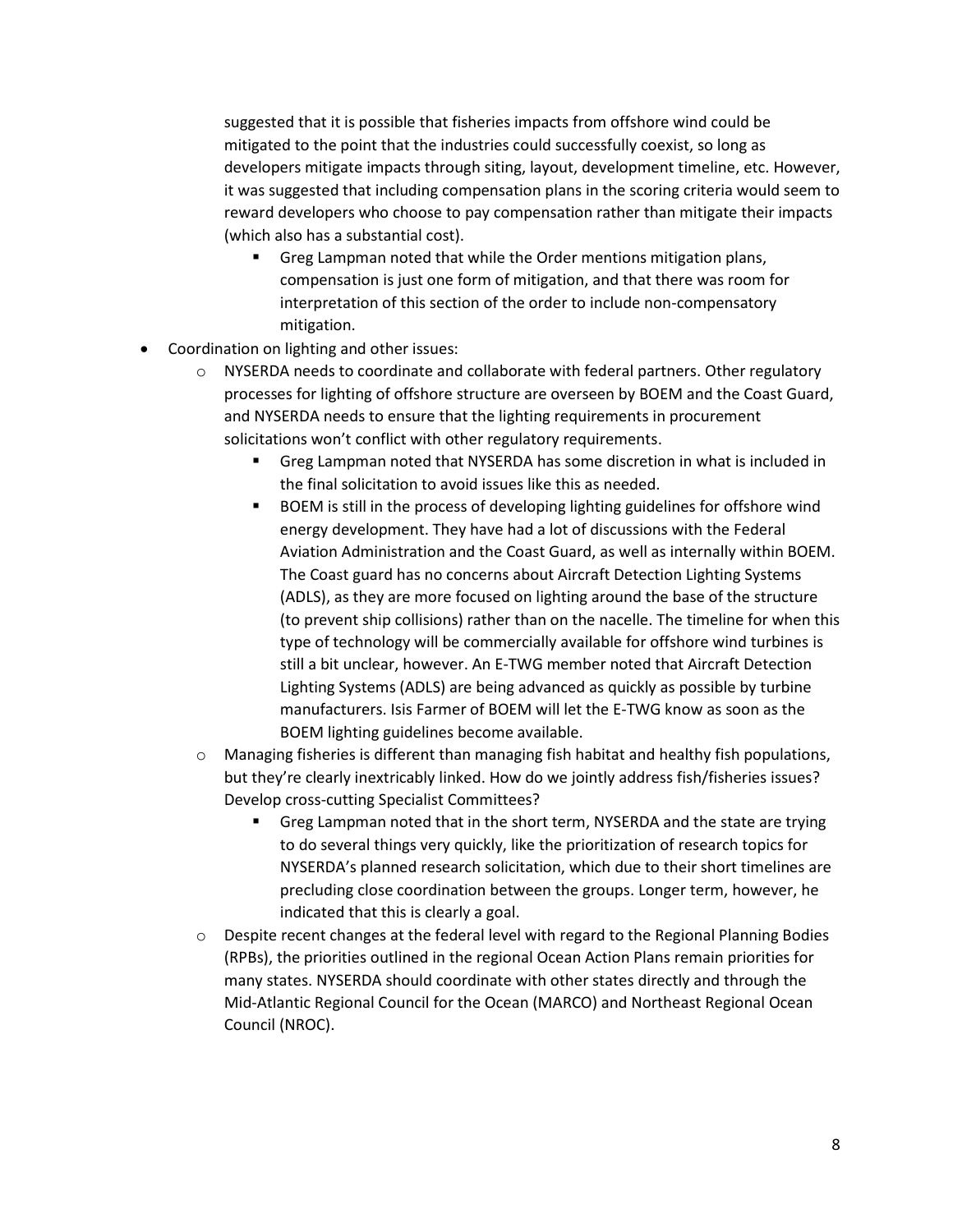- $\circ$  Canada has recently developed an online platform for quasi-real time monitoring of North Atlantic right whales<sup>8</sup>. In advocating for real time monitoring of whales, it is important to consider that creating a system that is publicly available and invites public attraction to protected species may be potentially problematic from a conservation perspective. Careful consideration is required to determine how real time information is shared (e.g., on what timeline information is shared publicly vs. operationally).
- $\circ$  The North Sea was designated as a special area of conservation, which led to considerable efforts to identify noise impacts from seismic exploration for oil and gas, as well as pile driving and seismic surveys for offshore wind energy development. Studies from the North Sea have provided useful information and can inform the E-TWG about the state of the science in this topic area.
- $\circ$  BOEM also has proposed an updated rule<sup>9</sup> regarding the environmental impacts of seismic activities for oil and gas, including cumulative impacts from noise (e.g., including considerations of noise frequency as well as duration). The E-TWG could monitor this rulemaking process to understand the cumulative impact analysis methods being proposed.
- Consideration of the mitigation hierarchy:
	- $\circ$  It was suggested that the mitigation hierarchy could be adopted as part of the E-TWG framework. The BOEM March 2017 Workshop<sup>10</sup> focused in part on the mitigation hierarchy, and on the importance of avoiding, minimizing, and mitigating impacts, and considering compensatory mitigation options only when and where protected species and offshore wind do have to coexist.
	- $\circ$  In general, BOEM encourages developers to think about the mitigation hierarchy and to support whatever mitigation plan is proposed with as much data as possible.

### **E-TWG Charter**

l

In response to discussions at the previous E-TWG meeting, E-TWG support staff developed a draft charter document to define group operations. Kate Williams reviewed the major components of this charter briefly, and recommended the following next steps:

- Incorporate the mitigation hierarchy into the guiding principles for the E-TWG (above)
- Send the draft charter back out to the E-TWG for an additional 2-week review period. E-TWG members provide feedback via email or phone call
- Finalize charter and publish on the E-TWG website

In response to a recommendation from E-TWG members at the May 2018 meeting, the E-TWG's geographic scope was defined as areas from Massachusetts to North Carolina. NYSERDA approached state government personnel from all states within this scope, and several new state representatives joined the E-TWG via phone for this July meeting.

<sup>8</sup> http://www.dfo-mpo.gc.ca/species-especes/mammals-mammiferes/narightwhale-baleinenoirean/alertalerte/index-eng.html

<sup>9</sup> https://www.federalregister.gov/documents/2018/06/22/2018-12906/taking-and-importing-marine-mammalstaking-marine-mammals-incidental-to-geophysical-surveys-related

<sup>10</sup> https://www.boem.gov/BMP-Workshop-Protected-Species/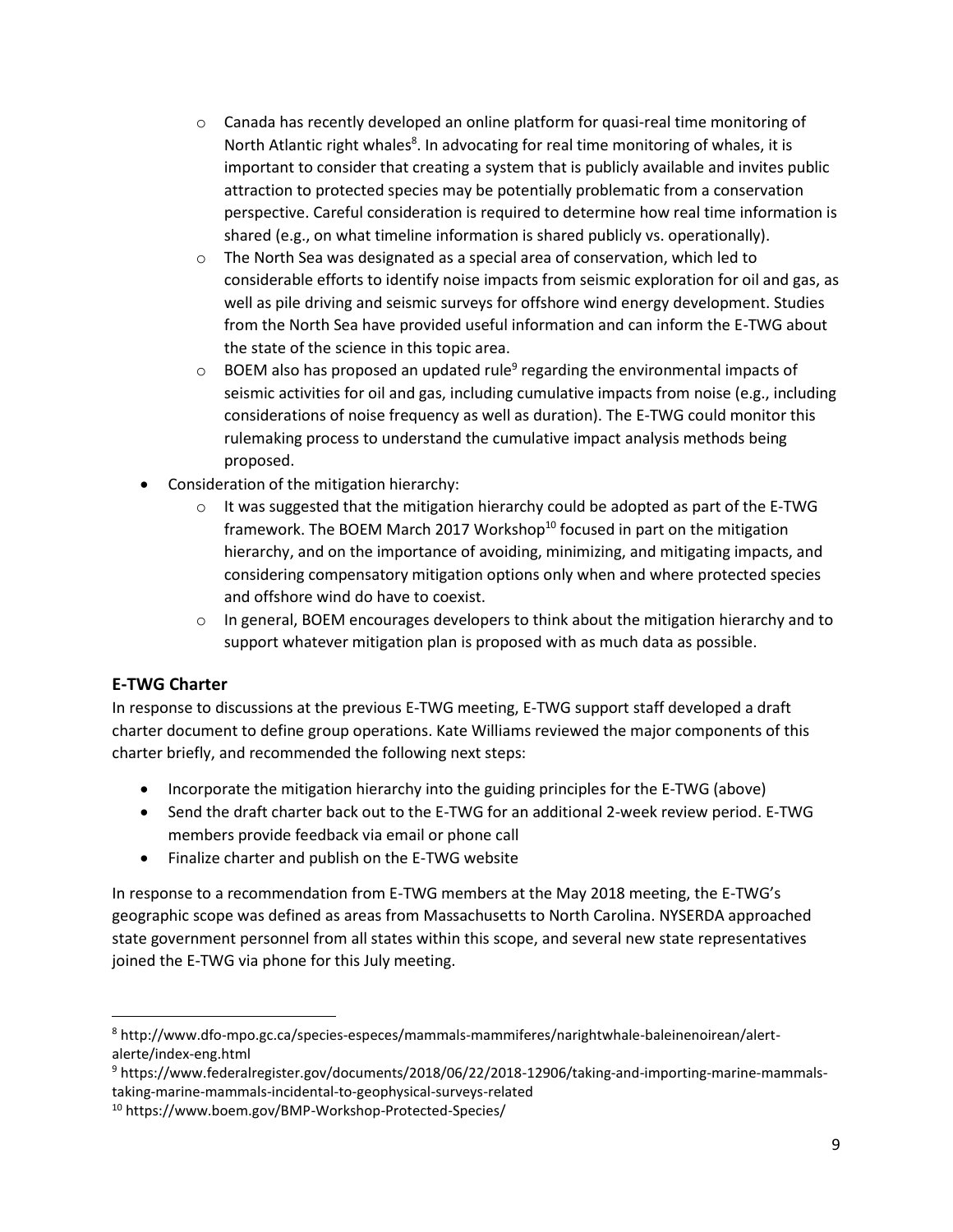# **Specialist Committee Planning**

Kate Williams briefly reviewed criteria for the selection of priority topics for Specialist Committees, and the different roles that SCs could play in moving topics forward. Greg Lampman described NYSERDA's current needs, and stressed the importance of obtaining input and buy-in from stakeholders without slowing down the State's timeline for procurements and research solicitations. NYSERDA's needs for E-TWG input fell into four general categories:

- Informing the development of materials associated with the Order for Procurement (primarily by submitting input to NYSERDA's RFI).
- Defining near-term research needs to be included in NYSERDA's planned fall 2018 research solicitation.
- Developing BMPs for Phase 2 procurements, including updating NYSERDA's 2014 marine wind and wildlife research plan (NYSERDA 2015).
- Developing other Specialist Committees to address specific topics defined as priorities by E-TWG members.

E-TWG members commented that it would make sense to use the 2014 research plan as a starting point to inform the planned research solicitation, and that it was also essential (given the short time horizon for some of the state's upcoming activities) to identify immediate research needs vs. topics that could be phased in later. It was recognized that BMPs would need to change and evolve as the State development process proceeded through Phase 1 and 2 procurements. Greg Lampman indicated that NYSERDA and E-TWG support staff would develop a proposed approach for helping the E-TWG to develop BMPs.

Kate presented an overview of 22 priority topics suggested by E-TWG members prior to the meeting, and Jason Gershowitz facilitated E-TWG discussion of these topics, including assessment of each topic's uniqueness, relative importance, possible end goals or products, and resources for additional information or expertise.

### Specialist Committee Topics Suggested by E-TWG Members Prior to the Meeting

The E-TWG submitted 22 topics as priorities for discussion, which E-TWG support staff summarized and organized into seven general categories (Table 1). Topic numbers do not indicate priority order.

| Category                                                 | Topic                                                                                        | Topic# |  |
|----------------------------------------------------------|----------------------------------------------------------------------------------------------|--------|--|
| Real-time whale<br>monitoring:                           | Software for real-time whale tracking/info sharing                                           |        |  |
|                                                          | Glider/buoy tech development                                                                 |        |  |
|                                                          | Acoustic buoy and real-time ID software                                                      |        |  |
| Developing real-time                                     | Develop ≥1 accepted approaches for real-time obs. and mitigation (acoustic                   |        |  |
| localization and<br>tracking methods at<br>project sites | detection arrays, infrared and thermal imaging cameras, drones)                              |        |  |
|                                                          | Independent verification of approaches for monitoring whales in poor visibility              |        |  |
|                                                          | Independent verification of a real-time detection and mitigation protocol for<br><b>NARW</b> | b      |  |
| <b>Habitat and Food</b>                                  | Assessment of indirect effects to wildlife from offshore wind development:                   |        |  |
| Webs                                                     | state of knowledge and identification of data gaps                                           |        |  |

#### *Table 1. Topics submitted for discussion by E-TWG members prior to the meeting.*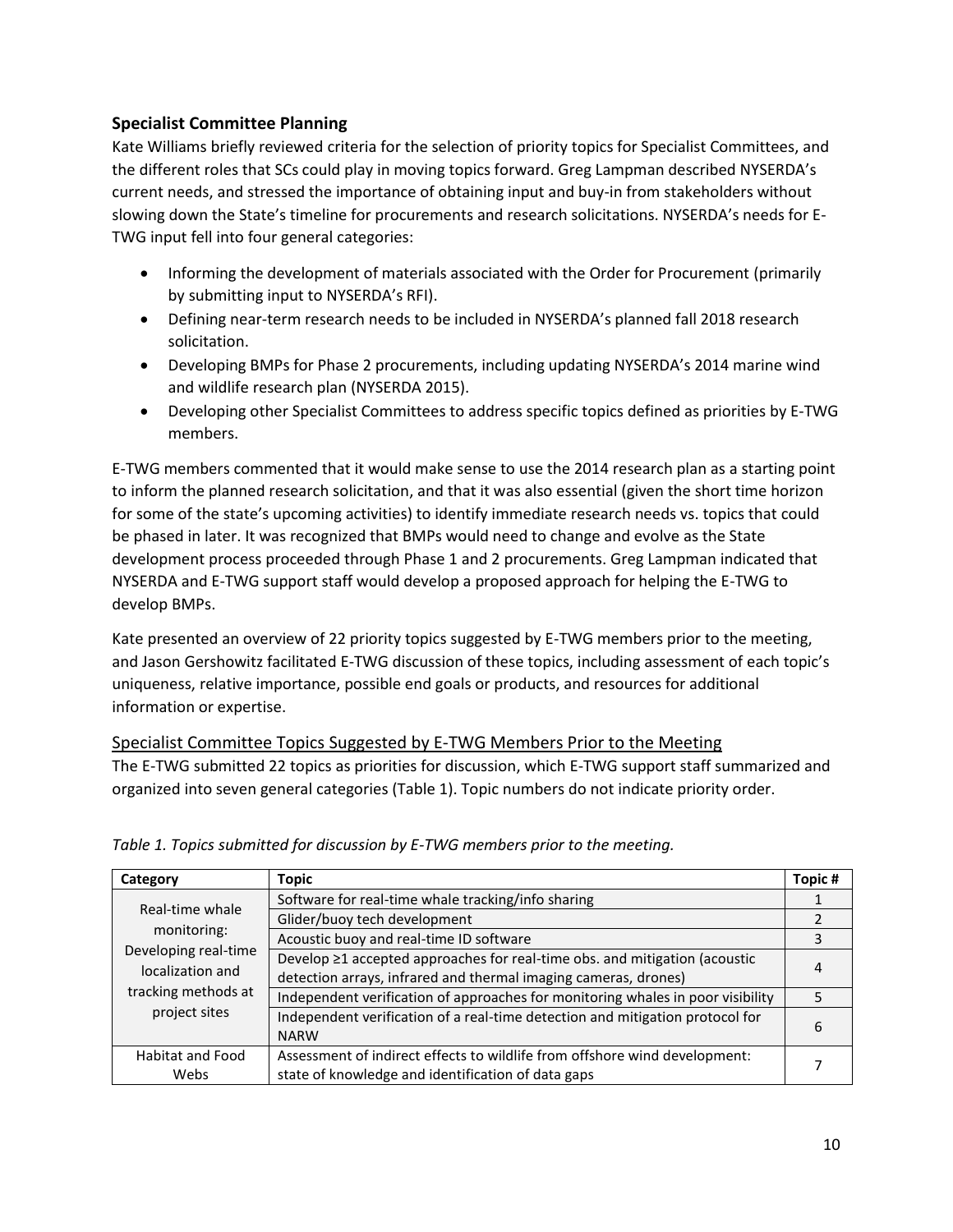| Category                                             | <b>Topic</b>                                                                                                                                                                                                                                             | Topic# |
|------------------------------------------------------|----------------------------------------------------------------------------------------------------------------------------------------------------------------------------------------------------------------------------------------------------------|--------|
|                                                      | Baseline study on ecology (density and abundance) of plankton/primary<br>producers                                                                                                                                                                       | 8      |
|                                                      | Modeling potential changes in localized currents and larval habitat use                                                                                                                                                                                  | 9      |
|                                                      | Expert assessment of potential impacts to living resources that support<br>fisheries, and development of a research and monitoring plan (in cooperation<br>with fishing community) that allows for assessment of impacts to inform<br>future development | 10     |
|                                                      | Monitoring plan to assess changes to fish populations and biological<br>communities in relation to offshore wind energy development                                                                                                                      | 11     |
|                                                      | Guidance for designing studies to differentiate offshore wind impacts from<br>other environmental changes                                                                                                                                                | 12     |
| <b>Best Practices</b><br>Guidance                    | Establishing BMPs for the NY procurement process                                                                                                                                                                                                         | 13     |
|                                                      | Guidance and/or advisory panel for volant wildlife to use disparate datasets in<br>decision making                                                                                                                                                       | 14     |
|                                                      | Process-specific wildlife risk assessments and possible BMPs                                                                                                                                                                                             | 15     |
| Other guidance and<br>assessments                    | Informational document assessing availability & effectiveness of existing<br>mitigation measures to inform BMPs for all taxa on the east coast (including<br>methodologies, findings, and recommendations for both construction and<br>operations)       | 16     |
|                                                      | Assess potential for cumulative impacts to migratory species along the east<br>coast, including migratory birds, fish, and mammals, and recommend<br>research/monitoring approaches to assess actual impacts                                             | 17     |
| Regional<br>Coordination                             | Committee to implement regular wind-wildlife workshops, building off of the<br>2018 State of the Science Workshop, and developing a partnership of<br>stakeholders to coordinate efforts and plan for workshops in different regions<br>of the U.S.      | 18     |
|                                                      | Develop a regional strategy for coordination, integration, and<br>communication/distribution of data from states, federal sources, developers,<br>etc. Identify/propose a collaborative platform to support this strategy                                | 19     |
| Technology<br>development for non-<br>whale wildlife | Advisory committee to identify and test emerging technologies to meet wind-<br>wildlife challenges (include tech and operational strategies for both<br>monitoring and impact reduction)                                                                 | 20     |
|                                                      | Feasibility assessment of non-pile driven foundation types for offshore wind in<br>the United States. Examine characteristics for foundation options that<br>generate less noise (oceanographic, environmental economic, supply chain,<br>etc.)          | 21     |
| Sea turtle behavior                                  | Research study to better understand sea turtle diving behavior and inform<br>sea-turtle specific mitigation measures for high resolution geophysical surveys                                                                                             | 22     |

# Priority Topics Defined by the E-TWG During Group Discussions

After discussion of the above 22 topics, and discussion earlier in the day regarding compensatory mitigation funds and under what specific circumstances they are indicated, the group defined 15 unique topic areas (listed in no particular order):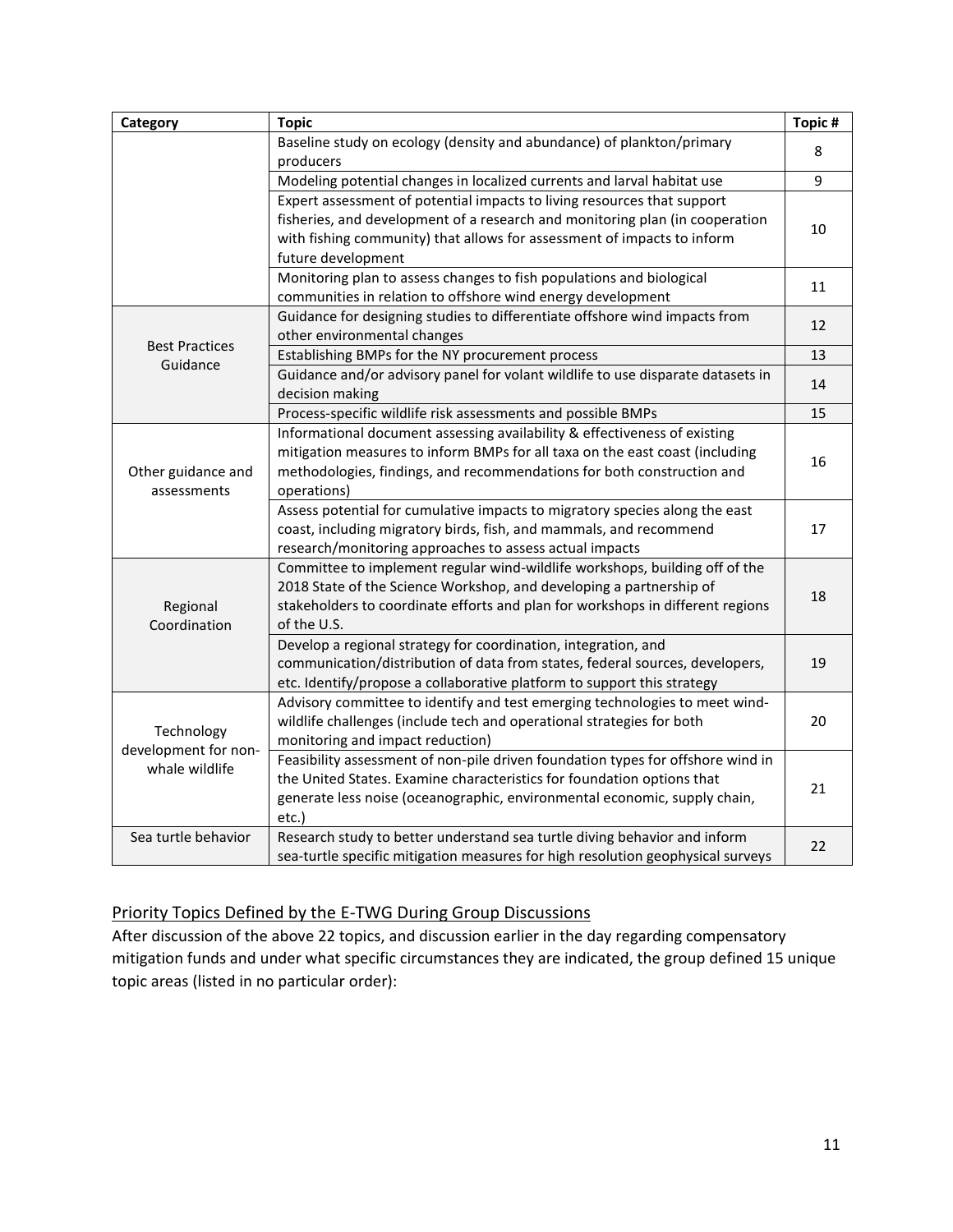- *1. Technology development for real-time observations of baleen whales: identifying practices to optimize monitoring methodologies and reduce exposure to offshore wind hazards.*
	- Need to improve detection methods and develop combination approaches that optimize detection rates (including at night and in periods of poor visibility).
	- North Atlantic right whales are a top priority, though other protected species, particularly other baleen whales, should also be included.
- *2. Testing the efficacy of mitigation approaches or protocols to reduce baleen whale exposure to noise (from construction or other activities).*
	- Should include combination of approaches used in tandem for example, PSOs and acoustics.
	- Need to include multi-species expertise in study design.
	- Could be substantial overlap in personnel with group for  $#1$ , above the two groups would need to work together closely.
	- Prior to testing phase, should develop an informational synthesis that reviews existing mitigation measures (could also inform BMPs).
- *3. Baseline study of copepod populations: understanding distributions, abundance, and species composition, and the potential for climate-driven shifts in those populations.*
	- Main goal: understand potential drivers of North Atlantic Right Whale distributions.
- *4. Baseline study of prey populations (plankton, benthos, forage fishes) and the potential drivers of climate-driven shifts in these populations.*
	- Study to better understand lower food web populations, including their distributions, seasonal and inter-annual variability, recruitment, etc., and the environmental drivers of those patterns.
	- Will inform our understanding of the drivers of trends in upper trophic levels, including marine mammals, birds, and predatory fishes. Shifts in copepod populations, for example, are thought to be strongly affecting North Atlantic Right Whale populations.
	- Cannot assess impacts to these populations without first improving our baseline understanding – at the moment there are no data on these topics at the necessary scale. Results will inform future impact assessments and improve our understanding of the drivers of trends in predatory taxa in upper trophic levels.
- *5. Communications effort describing the state of the science on impacts to lower food webs, localized currents, etc.*
	- There are substantial stakeholder concerns around some of these issues, though in some cases they have no strong scientific basis. The product should assess the available information and make a science-based argument for retiring some risks and more strongly focusing on others for offshore wind development in the northwestern Atlantic.
	- Possible products: a technical report that could be incorporated by reference in BOEM and permitting documents; a NYSERDA communications document; a topical session at a State of the Science workshop.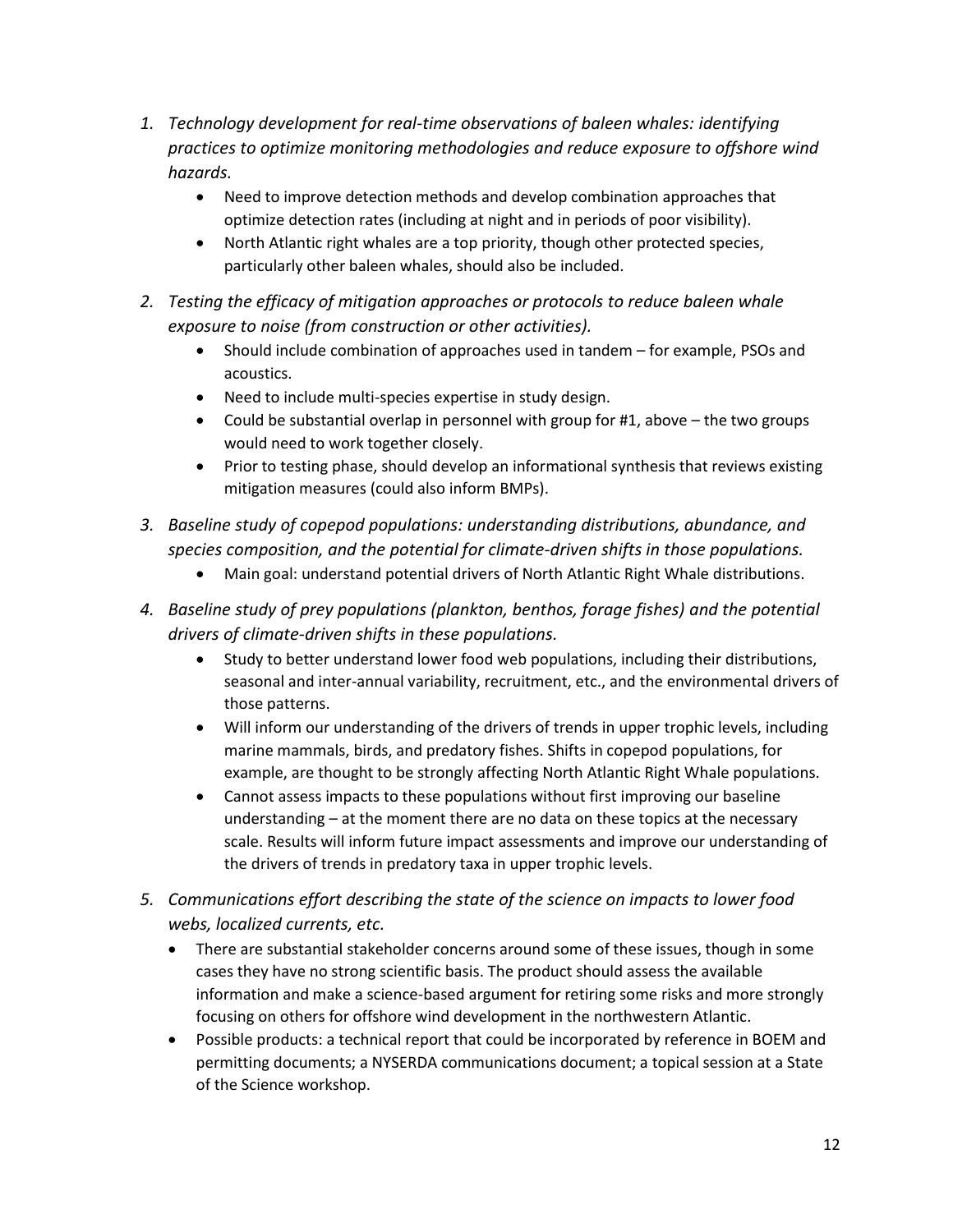- *6. Development of pre- and post-construction monitoring study to detect impacts to lower food web populations from offshore wind energy development.*
	- Based on European experience, it is very difficult to detect change in fish populations pre- and post-construction (or at least to be able to definitively attribute changes to the effects of development). Developers in Europe do attempt to assess direct impacts, including displacement, but indirect impacts are quite challenging.
	- May want to focus on particular species of commercial importance with known "hotspots" in development areas.
	- Need to prioritize studies and data gaps specifically for the Atlantic. That may in some cases involve recreating studies that have been conducted in the North Sea or elsewhere in Europe, as environmental conditions and species assemblages may be quite different in the eastern U.S. in some cases.
- *7. Analytical guidance for impact assessments.*
	- Scientific guidance on study design, and on data analysis and interpretation, to ensure sufficient power to detect changes due to offshore wind energy development (power analysis, sample size, methodological and analytical approaches, etc.)
	- Need to define the baseline: there may be impacts from environmental changes not related to offshore wind (e.g., from climate change and other anthropogenic ocean uses) that need to be differentiated from offshore wind impacts.
	- MassCEC group is focused on this topic for marine mammals (e.g., designing studies that can separate impacts from offshore wind from other changes to the environment and populations).
- *8. Begin developing BMPs for New York procurements.* 
	- Need to identify immediate recommendations for Phase 1 procurement process and state/developer consultations. These recommendations will largely be informed by responses to NYSERDA RFI (deadline expected to be in early August).
	- Need to develop more detailed and complete BMPs for Phase 2 procurements.
	- Would make sense to divide BMPs into more specific topic areas and target subject matter experts who focus on these issues. A range of stakeholders should be considered for these BMP development efforts, including developers and regulators as well as science-based expertise.
	- A good starting point would be a literature review and assessment of the availability and effectiveness of existing mitigation measures.
	- Specific example: regulators and other stakeholders need to define the level of noise exposure that is acceptable (e.g., guidance must be developed for how to use real-time whale monitoring data to inform mitigation measures).
- *9. Develop strategies, tools, or approaches to integrate environmental datasets to better inform decision making.* 
	- This topic is focused on bringing different datasets together to improve our understanding of wildlife populations. This could include the integration of datasets for different taxa; integrating data for the same taxon that was collected using different monitoring approaches; or integrating a combination of wildlife and environmental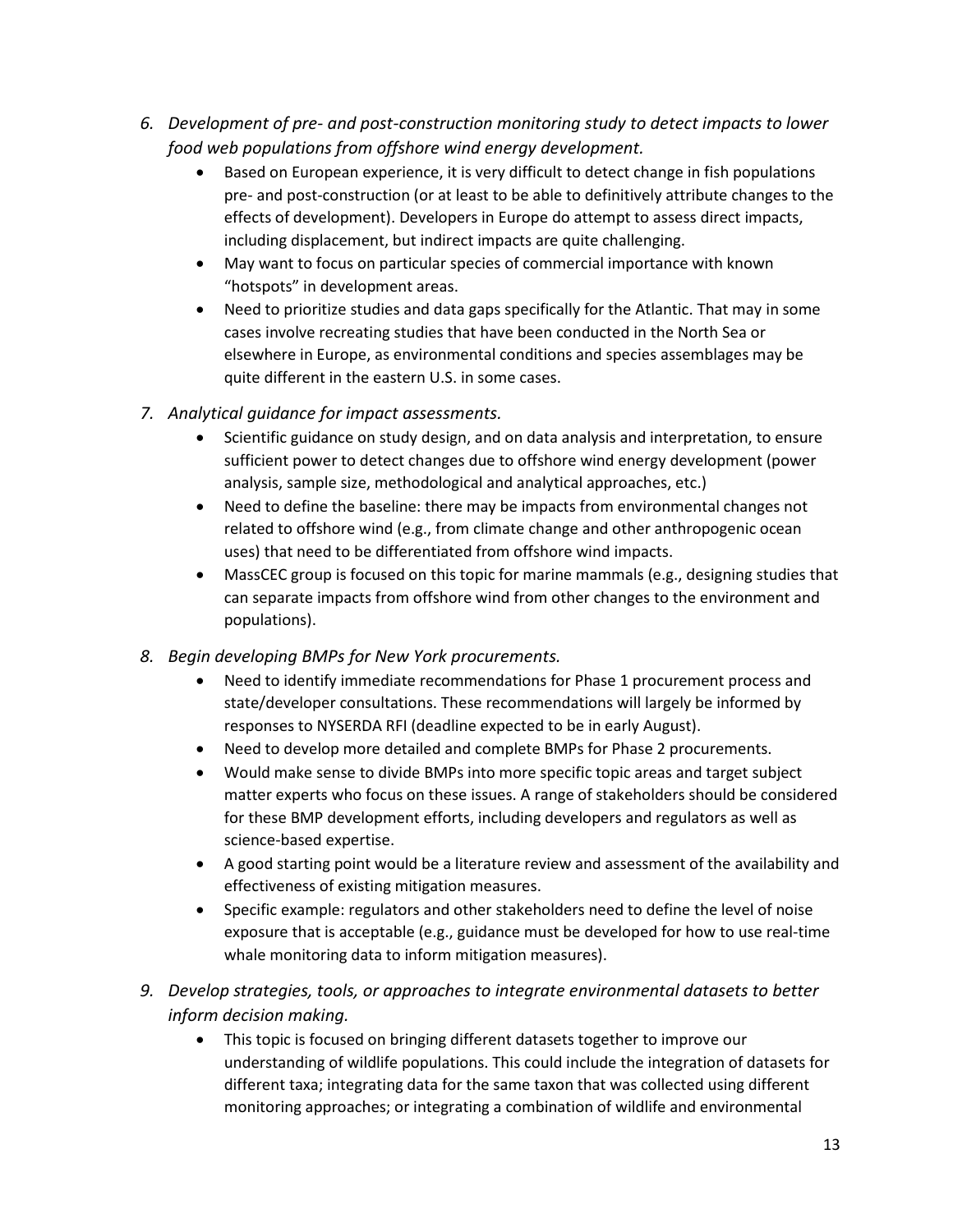(weather, oceanographic) data to explore the drivers of wildlife distribution and abundance patterns.

- Framework that outlines strategy/tools could be precursor to development of statistical approaches?
- This kind of thinking about data synthesis would be valuable for the NEPA process. There are a lot of different data sources for some species, and developers are challenged to pull these sources together into a robust dataset that stakeholders can trust.
- Synthesizing survey and tracking data for birds and bats (including land birds in the offshore environment, as well as seabirds) is a challenge; FWS may choose to address this topic in a side workshop on Day 3 of the State of the Science meeting.
- NMFS Science Centers may be a good resource.
- *10. Make progress towards the development of cumulative impact assessments.*
	- Exact scope/approach would be informed by the expert judgement of SC members, based on what they think is most likely to be feasible and useful. Could involve the development of a general cumulative impact assessment framework, and/or development of species-specific cumulative impact assessments for key species (such as the North Atlantic Right Whale, or species with sufficient ecological data and clear indications of impacts).
		- $\circ$  Displacement appears to be one of the biggest impacts to birds from offshore wind energy development; could identify key foraging areas through survey work and use those data to identify cumulative impacts of displacement on foraging.
	- Need to identify purpose: is it informing future siting/spatial planning, defining environmental "headroom" for the industry, or informing the NEPA process? Except in cases where there are very solid data for a given species and we can achieve a reasonable degree of certainty in analysis, this will probably be most useful as a spatial planning tool.
		- $\circ$  Could also inform the NEPA process: could be useful to define a defensible framework for all projects to utilize, and to increase the scientific rigor of cumulative impact assessments within the NEPA process.
	- Should assess what species we have enough data for to be able to assess cumulative impacts. Gap analysis could inform short-term research priorities and set ourselves up to better answer these questions in the future.
	- PCOD folks (Len Thomas) could be a good resource. The International Whaling Commission Scientific Committee also held a two-day meeting on cumulative impacts in April 2018 $^{11}$ , and the report that comes out of this meeting could be a useful resource as well.
	- Good topic for some kind of academic partnership, as this is likely to be a long-term effort.
- *11. Continuation of regional coordination through State of the Science workshops.*
	- Work with MARCO on regular workshops around the region?
	- May be lower priority than some other topics right now.

 $\overline{\phantom{a}}$ <sup>11</sup> https://iwc.int/pre-meeting-cumulative-impacts-2018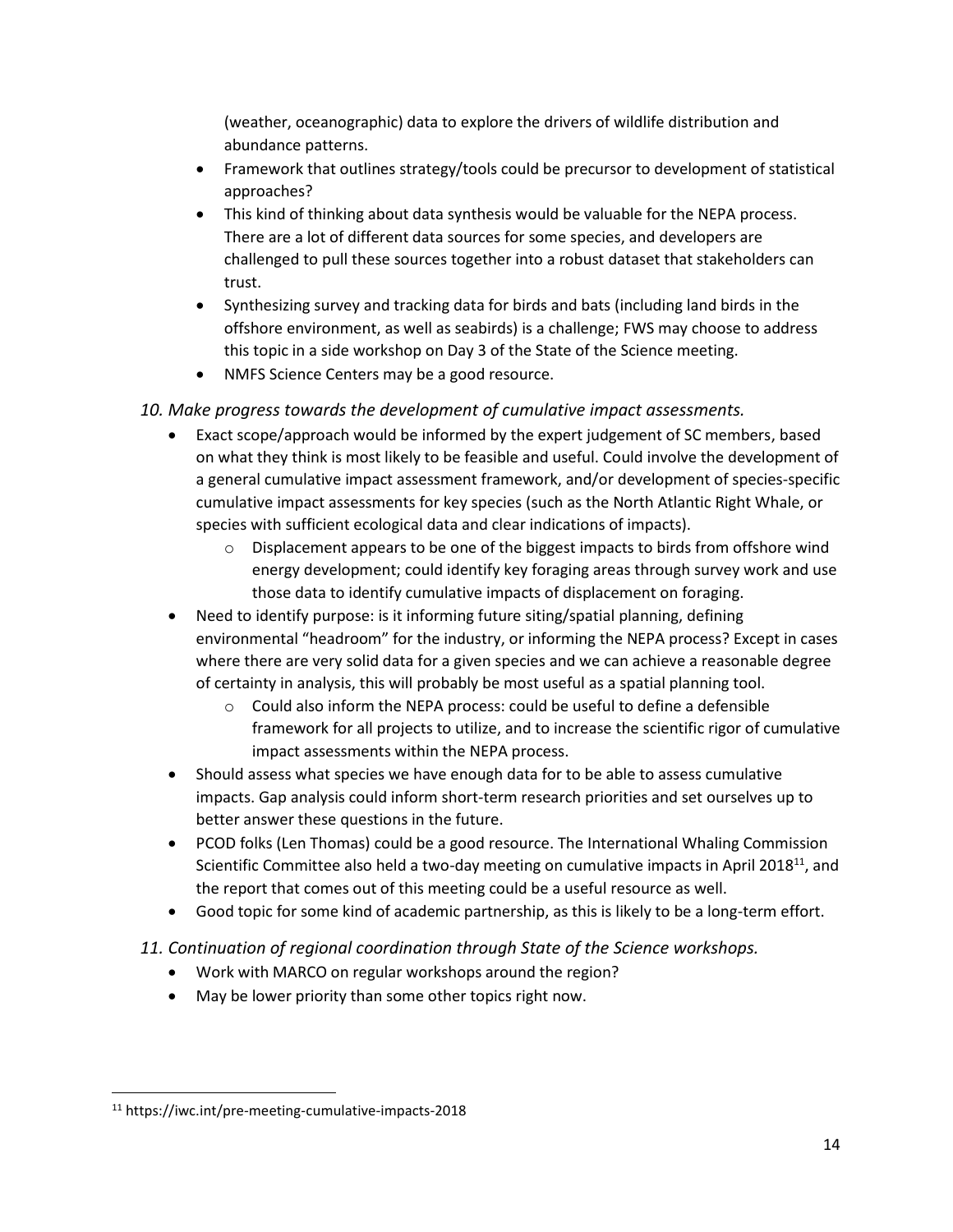- *12. Develop a framework for a compensatory mitigation process, including how such a process should operate and what should trigger its initiation.*
	- Was not formally proposed prior to meeting, but at least one E-TWG member said that they wanted to and should have proposed it. This topic also came up during other prioritization discussions as a need: if compensatory mitigation is recognized as being needed for a specific taxon or topic (e.g., if the effects of development cannot be adequately avoided/minimized/mitigated), it would be helpful to have thought about how this process should operate and when it should be initiated.
- *13. Desktop study and brief communications document focused on the feasibility of different foundation types in the eastern U.S.*
	- A lot of factors influence developers' decisions about what turbine foundation to use there are a lot of trade-offs. Supply chain and technical feasibility are key considerations, and are really outside the E-TWG's scope. Perhaps this is a topic for potential overlap or collaboration with the Jobs and Supply Chain TWG?
	- Carbon Trust and others are working on this topic. Is there something like this informational document already out there in Europe? (Need to check).
	- Document would be useful for getting stakeholders on the same page when considering whether to recommend the use of different foundation types in environmental BMPs.
- *14. Technology assessment for flying wildlife at offshore wind farms.*
	- Suggested scope for SC includes (1) desktop assessment of existing technologies for monitoring birds and bats at offshore wind farms and deterring them from approaching turbine blades, and (2) opportunistic testing of efficacy of specific technologies in coordination with developers, technology originators, or other stakeholders.
- *15. Research on the diving behavior of sea turtles to inform mitigation measures around HRG surveys and pile driving.*
	- Would be useful for informing mitigation measures around HRG surveys as well as pile driving. Very precautionary measures for sea turtles and HRG surveys right now, and we don't really know if they are needed.
	- Suggestion was made during discussions to expand the scope of this topic to include all sea turtle behavior and all development activities (although was unclear from discussions what the end product or goal would be in this case).
	- DEC had a sea turtle workshop in January 2018, report/guidance in development. Sherryll offered to follow up and discover what diving behavior recommendations are included in this report, if any, to help inform the scope of this SC.
	- There is an action item in the New York Ocean Action Plan focused specifically on sea turtles that could help inform the scope of this SC.
		- $\circ$  Two action items that mention turtles are: "Reduce the incidental catch of marine mammals, sea turtles, seabirds and Atlantic sturgeon" and "Design and implement a monitoring survey for Sea Turtles in the New York Bight."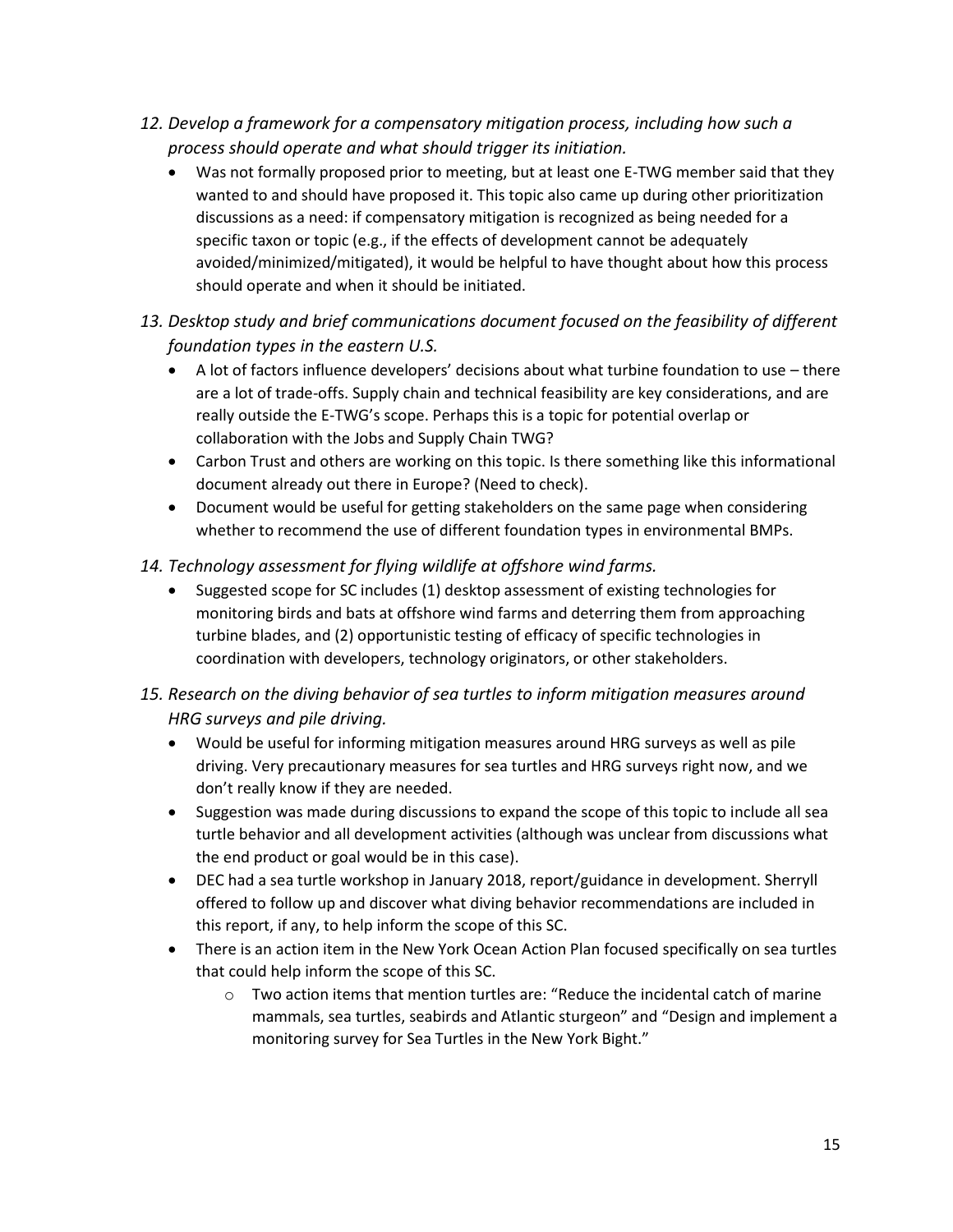# Next Steps for SC Topic Prioritization

The E-TWG agreed that the next step for prioritization of these topics would be to conduct an informal vote for the top priorities to move forward in the short term (e.g., in the next six months), using an online survey tool. Observer members were asked to provide nonvoting input on the process via comment fields if they were not comfortable voting. An open-ended opportunity to submit additional topics was also suggested for inclusion in the survey, in case there were other urgent topics that were not included in discussions.

# **Literature Cited**

- New York Public Sevice Commission (2018). Order Establishing Offshore Wind Standard and Framework for Phase 1 Procurement. [Online.] Available at http://documents.dps.ny.gov/public/MatterManagement/MatterFilingItem.aspx?FilingSeq=21067 0&MatterSeq=55709.
- NYSERDA (2015). NYSERDA Environmental Research Program Plan Research Area 4: Marine Wind and Wildlife. NYSERDA Report 15-30. *Prepared by the Biodiversity Research Institute*. [Online.] Available at nyserda.ny.gov/publications.
- U.S. Department of Energy and U.S. Department of the Interior (2016). National Offshore Wind Strategy: Facilitating the Development of the Offshore Wind Industry in the United States.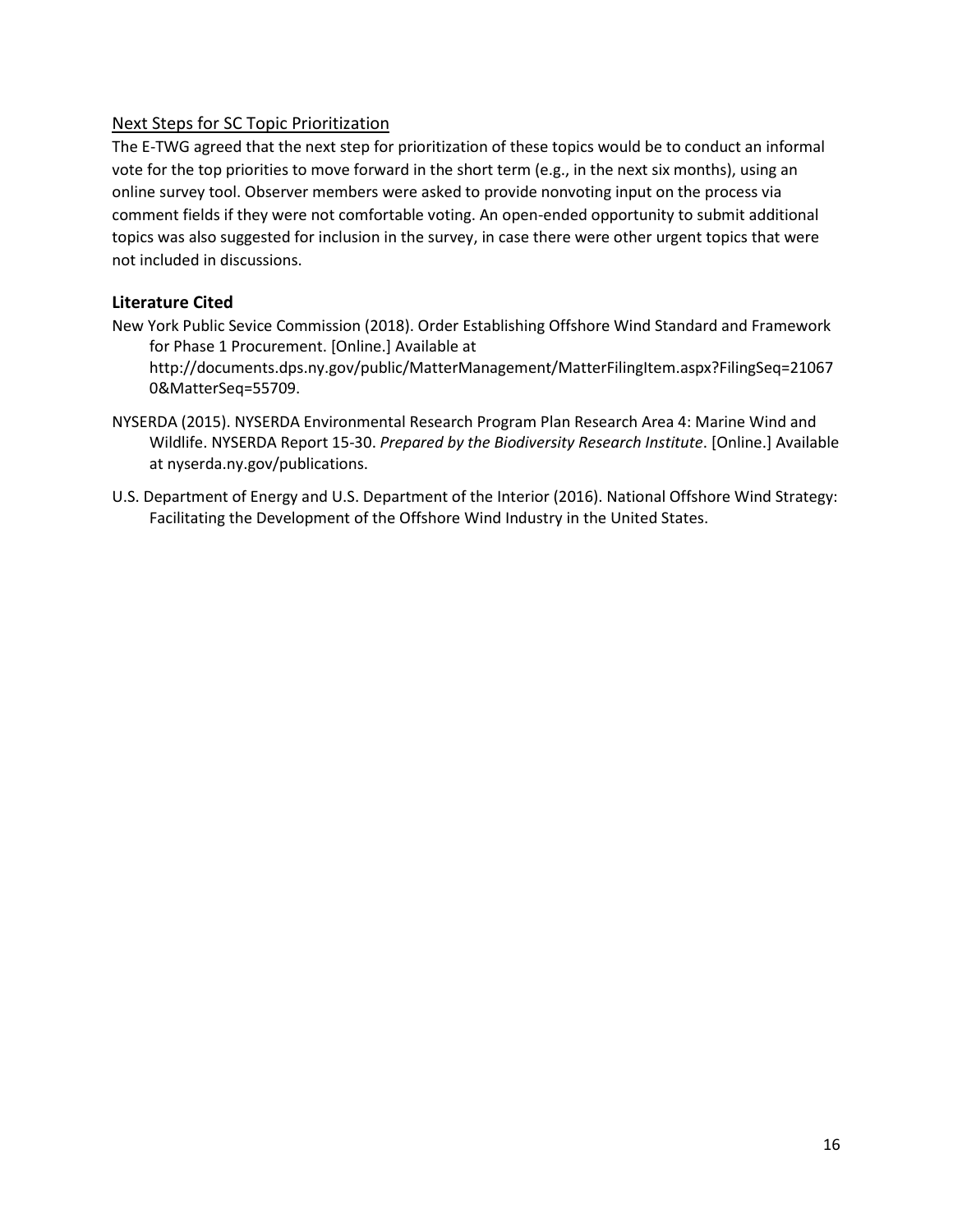## **Appendix A: Meeting Agenda**

*The below agenda was modified by group consent on the day of the meeting, to allow more time for the procurement and Specialist Committee Planning discussions. The communications and outreach plan and State of the Science workshop topics were shelved for future discussion via email and/or conference call.*

# **New York Environmental Technical Working Group (E-TWG) Meeting Agenda**

17 July 2018, 10am – 5:30pm Offices of the Department of Public Service 90 Church St., New York, New York

#### **Meeting Objectives:**

- Review status of PSC comments
- Discuss and advance draft E-TWG charter
- Identify priorities for Specialist Committees
- Discuss objectives for E-TWG outreach and communications
- Discuss State of the Science workshop

| Time                       | <b>Agenda Item</b>                                                                                                                                                                                                                             |
|----------------------------|------------------------------------------------------------------------------------------------------------------------------------------------------------------------------------------------------------------------------------------------|
| $9:30 - 10:00$ AM          | <b>Coffee and Networking</b>                                                                                                                                                                                                                   |
| $10:00 - 10:20$ AM         | Welcome<br>Opening remarks & brief introductions<br>$\bullet$                                                                                                                                                                                  |
| $10:20 - 10:30$ AM         | <b>Agenda &amp; Meeting Objectives</b><br>Ground rules<br>$\bullet$                                                                                                                                                                            |
| $10:30 - 11:30$ AM         | <b>Updates: E-TWG and Related Activities</b><br><b>Presentation &amp; Discussion</b><br>Recap of E-TWG Meeting 1<br><b>R&amp;D Consortium</b><br>$\bullet$<br>Other timely updates<br>$\bullet$<br><b>Facilitated discussion</b><br>$\bigcirc$ |
|                            | Order Establishing an Offshore Wind Standard and Framework for Phase 1<br>Procurement<br>11:30 - 12:00 AM   Presentation & Discussion<br>Status update<br>٠<br>Next steps<br>$\bullet$                                                         |
| $12:00 - 12:30 \text{ PM}$ | <b>E-TWG Charter</b><br><b>Presentation &amp; Discussion</b>                                                                                                                                                                                   |
|                            | $12:30 - 1:30 \text{ PM}$ Lunch (Provided on site)                                                                                                                                                                                             |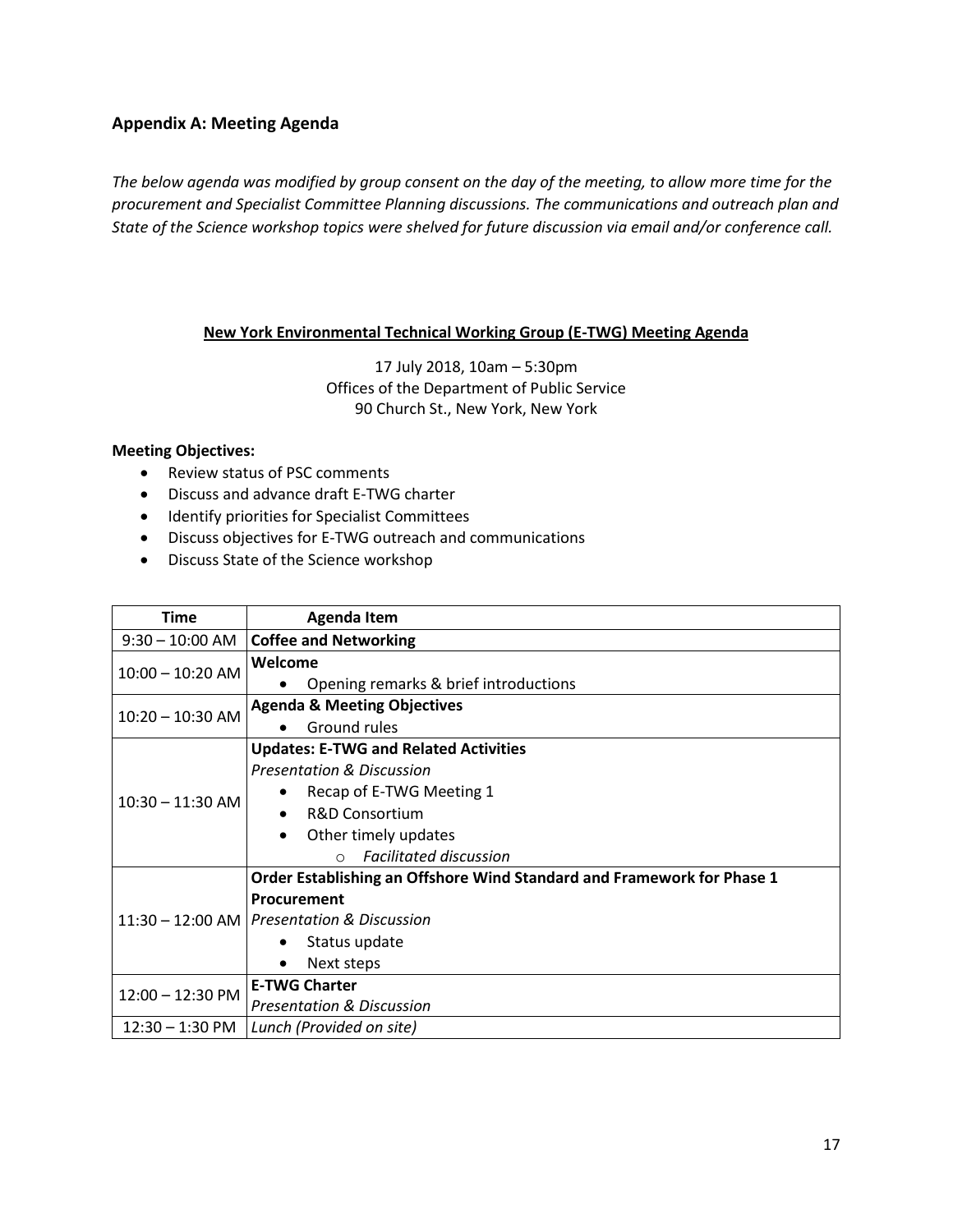| <b>Time</b>              | <b>Agenda Item</b>                                            |
|--------------------------|---------------------------------------------------------------|
|                          | <b>Specialist Committee Planning</b>                          |
|                          | <b>Presentation &amp; Discussion</b>                          |
| $1:30 - 2:45$ PM         | <b>Upcoming NYSERDA solicitation</b><br>$\bullet$             |
|                          | Priority topics identified by the E-TWG<br>$\bullet$          |
|                          | Facilitated discussion to further prioritize and scope topics |
| $2:45 - 3:00 \text{ PM}$ | Break                                                         |
| $3:00 - 3:45$ PM         | <b>Specialist Committee Planning, continued</b>               |
|                          | <b>Discussion</b>                                             |
|                          | Facilitated discussion to prioritize and scope topics<br>٠    |
|                          | <b>Communications and Outreach Plan</b>                       |
| $3:45 - 4:15$ PM         | <b>Presentation &amp; Discussion</b>                          |
|                          | E-TWG input on key topics for plan development                |
| $4:15 - 5:15$ PM         | <b>State of the Science Workshop Planning</b>                 |
|                          | <b>Presentation &amp; Discussion</b>                          |
|                          | Agenda and logistics updates                                  |
|                          | Planning discussion<br>$\bullet$                              |
| $5:15 - 5:30$ PM         | <b>Wrap Up &amp; Next Steps</b>                               |
|                          | Review action items from the day's discussions                |
| 5:30 PM                  | Close                                                         |